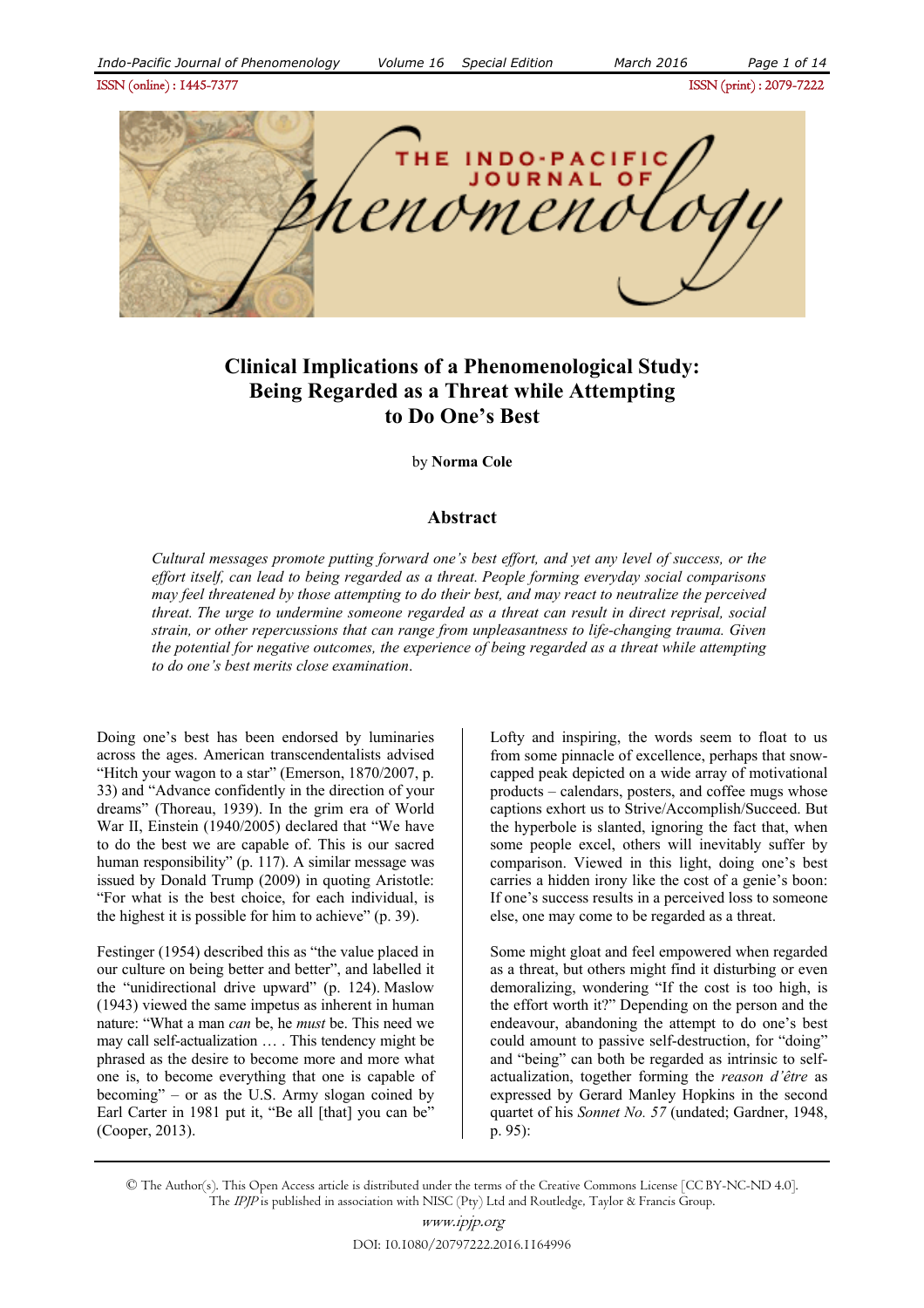Each mortal thing does one thing and the same: Deals out that being indoors each one dwells; Selves – goes itself; *myself* it speaks and spells; Crying *What I do is me: for that I came.* 

"For that I came" and doing one's best could apply to any number of experiences, from nurturing a valued relationship or raising healthy children to succeeding in business. The stakes involved might be as material as a profit margin or as ethereal as enlightenment. They might be intricately bound with self-esteem, hope, or the need for acceptance and approval. In any event, "attempting to do one's best" implies that the one making the attempt has something invested either in the attempt itself or in the outcome. It can thus be assumed that, to the person involved, it matters.

"Being regarded as a threat" can occur in a range of contexts from parent-child conflict and sibling rivalry to competition for advancement. The threat might be valid in the eyes of the world or only in those of an individual. The threat might manifest either in open competition or in more covert ways such as a threat to a spouse's gender identity, a friend's self-esteem, or an existing status. The experience of being regarded as a threat implies awareness of others' reactions, which might range from grudging respect to social ostracism or even violent retaliation. Implicit in the phrase is a climate of fear, hostility, suspicion, envy, and even paranoia – which connotations are unpleasant to all but the most Machiavellian minds. It is, therefore, reasonable to assume that being regarded as a threat while simply attempting to do one's best could have significant negative impact on both the one making the attempt and on the outcome.

Being regarded as a threat while attempting to do one's best might mean facing the choice between doing what one loves and being loved. The loss might be minimal or it could be catastrophic. The overall cost to society might be immense, because it is never really possible to know what might have been when opportunities are foregone and initiative is lost. As Viktor Frankl (1946/1962) notes*,* each human being has a "uniqueness and singleness" that gives meaning to existence through expression in work and love. Noone can create the same as another, just as no-one can replace another in the affections of a lover. If each of us has an irreplaceable contribution to make, then it is worth understanding the forces and interactions that might hinder the chances of fruition.

## **Background**

Being regarded as a threat while attempting to do one's best has been recorded in fact, fiction, and myth. In nonfiction headlines from the 1994 Olympic Games, Nancy Kerrigan, a front-running figure skater, was clubbed on the leg as she left the practice rink (Buckley, 1994). The former husband of rival Tonya Harding later pleaded guilty to the attack; apparently Harding feared that she could not succeed against Kerrigan. The ensuing media barrage made it clear that being regarded as a threat while attempting to do one's best can have violent consequences.

In an article published in the *Chronicle of Higher Education*, "You Were Too Good for Us", Perlmutter (2006) asks, "Isn't academe the one area where it is impossible to be overqualified?" Sadly, he concludes, "The realpolitik answer is no". Colleagues on a hiring committee may vote against an eminently qualified applicant "using other reasons and rationales, of course, besides 'I just don't want somebody that good around here' ..." (para. 4). Perlmutter adds, "Being outstanding is sometimes too much". His point is supported by the fate of banker Ralph Geys, who was dismissed by Société Générale for being "too successful" in his professional role, on the pretext that his salary had consequently became too expensive for his services to be affordable (Daily Mail Reporter, 2010).

Bailey White (1995), National Public Radio host and author of regional American fiction, tells the poignant story of Nockerd Sockett, a man from a ne'er-do-well family whose brief taste of success is blighted by his fellow employees. When Nockerd upstages his coworkers at a local diner, he is falsely accused of theft, an experience that costs him not only his job but also his dignity, happiness, and hope. The loss is not only his own. As a result of doing his best, Nockerd had a profound influence on others, as White describes in the scene of Nockerd's final shift at the diner:

As the night went by, a feeling grew in that room of peace and satisfaction and joy. The conversations of the diners fell to a low murmur, like the flutings of doves, and they leaned over the tables and looked at each other with sweet faces. Something about the air was changed, so that the colours of things seemed to glow with their own light, and the water in the glasses sparkled and twinkled, and there was a smell of lemons and rosemary. (p. 177)

Nockerd, who had the power to make the narrator laugh for the first time in six months, is last seen by her as he loads a heap of frozen turkeys on a truck. He cannot even face her. White leaves the reader wondering how many lives go untouched by the grace of those who, like Nockerd, are barred from doing their best.

Finally, an example from Greek mythology suggests that the experience is both timeless and intrinsic to human nature. In the *Metamorphoses*, Ovid tells how Arachne, a mortal maiden whose expert weaving skills rivalled those of the goddess Minerva, ends up as a

<sup>©</sup> The Author(s). This Open Access article is distributed under the terms of the Creative Commons License [CC BY-NC-ND 4.0]. The IPJP is published in association with NISC (Pty) Ltd and Routledge, Taylor & Francis Group.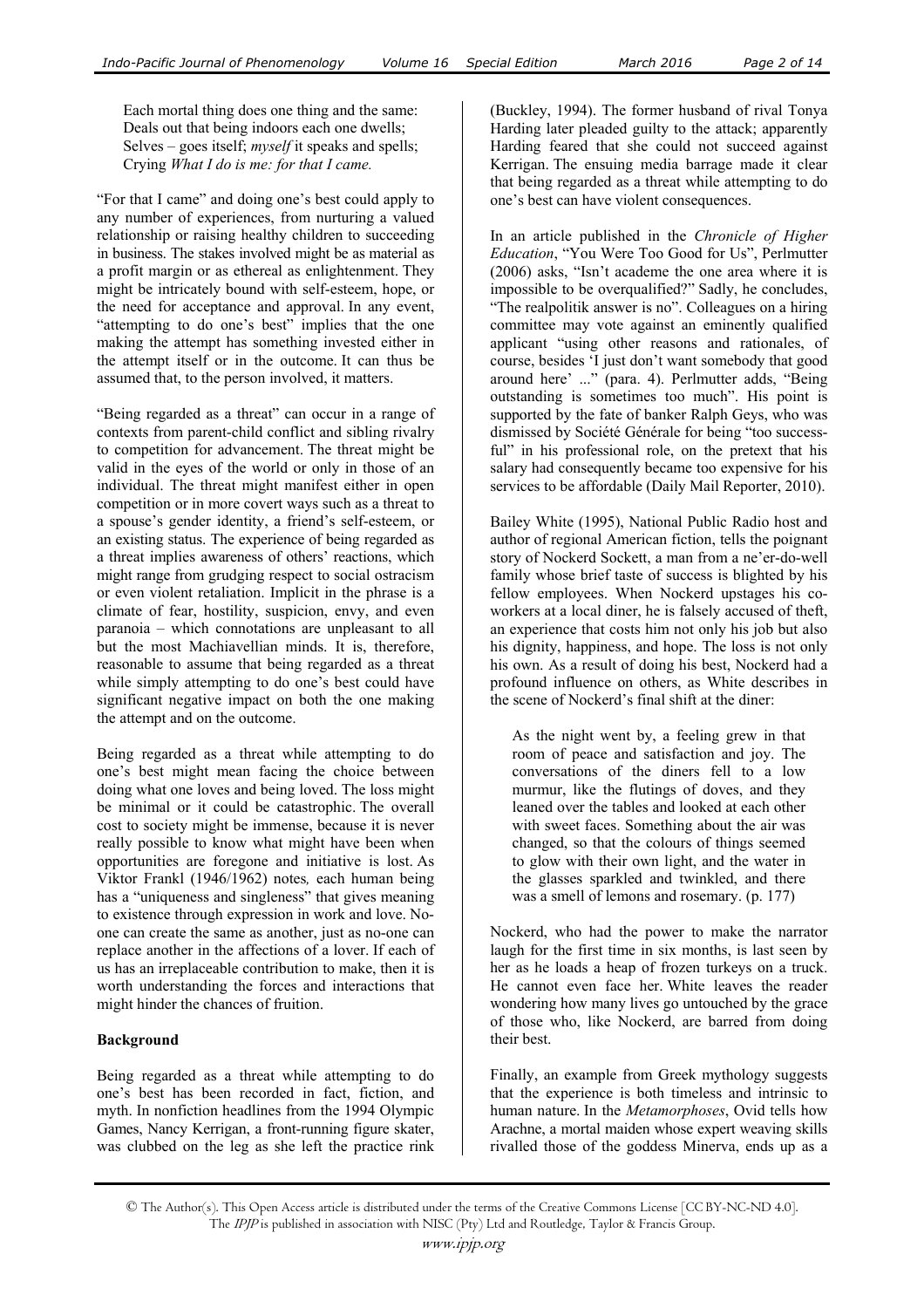lowly spider. Even though Arachne's own hubris is partly to blame, Ovid makes it clear that being too accomplished – being regarded as a threat while attempting to do one's best – can indeed invoke the wrath of the gods.

## **Researcher's Narrative**

My own experience, although less dramatic than the preceding examples, was one that had a powerful and lasting impact on me. Here is my account:

*For years I worked for a company owned and operated by a couple who delegated heavily to their staff. They knew me well and respected my abilities, but I was "mommy-tracked" for years before being promoted to manager – which I found very validating. At last I felt fully utilized. Work was interesting, stimulating, rewarding. It felt good to accomplish something and enjoy myself in the process. I received compliments and encouragement from my boss, kudos from clients, and appreciation from the employees who liked my style of supervision, but I was careful not to gloat or lord it over anyone. At the same time, I knew I had to do my best and show my mettle while I had the chance. I had the right to. Everyone does.* 

*Before long it was obvious that I was at the top of the pecking order. Privately, my boss told me I was the best manager she had, which surprised me because one man with a long resumé was supposedly the most valuable. "Bob" was never hostile or Machiavellian, but his wife, who also worked there, was mouth and muscle for them both. Mrs Bob wielded a lot of power and was quite intimidating. Even our boss would cringe and defer to her. As my success became more visible, I wondered how long it would take Mrs Bob to initiate action against me. She always pressured our boss into repositioning employees, and I knew she would not tolerate having Bob upstaged for long.* 

*Soon Mrs Bob started finding something to rant about to create a distraction whenever I received a kind word from anyone. People noticed and commented on it, and I would feel a dart of fear. Not wanting the drama to escalate, I concealed my anxiety, but when my boss began putting off our briefings, I developed an eerie sense of danger and impending loss. I started feeling apprehensive about coming to work. My former exhilaration become mixed with dread. I was constantly aware of Mrs Bob's scrutiny, and felt both conspicuous and vulnerable. Constrained and furtive, I still attempted to do my best. Masking my tension and alarm, I went about business as usual. I listened for rumours, but no-one was talking. People had grown oddly quiet and disengaged, hidden in their cubicles. This continued until the workplace seemed weighted under an oppressive suspense as though a storm was about to break.* 

*One morning Mrs Bob came flapping into my office like a harpy, blaming me for running late with a job that was actually Bob's. She ignored my explanation, pacing like a tiger in my tiny office, vilifying my performance and heaping on scorn. The scenario was so bizarre, I felt myself go numb with shock. Then I felt scared and finally outraged. I tried to remain as calm as I could; verbally evicting Mrs Bob from my office, I went to my boss, who had nevertheless never been able to control Mrs Bob, and, as I feared, was too shaken to take a stand.* 

*After Mrs Bob's rampage, my role changed overnight. My projects were mysteriously reassigned. To avoid further trouble, I convinced my boss to move me to another area, but it was the end of my chance to shine as a manager. From then on, I had zero enthusiasm. I performed my duties, but without any sense of pride or satisfaction. The workplace now felt fundamentally unsafe. Doing my best was perilous, even hubristic – an invitation to disaster. I struggled with self-doubt, feeling that I did not deserve success or else I would surely have been able to protect myself, to engineer a different outcome. Was I stupidly naïve? If not, the situation was fundamentally unfair. I could not have confronted Mrs Bob from my position, and I felt deeply betrayed by the boss who did not stand up for me. Trust became impossible. My utter lack of hope and motivation extended beyond my job such that it seemed to colour my view of the world.* 

*I kept going over the experience in my mind, wondering how I could have avoided it. Hindsight revealed only one option: I might have remained a manager longer, even indefinitely, if I had not looked better than Bob, had never done my best, never posed a threat. I might have been safe, but at what cost? I never would have come to know and own my competency.* 

*The more I thought things over, the more I balked at the idea of holding back so that no-one would feel threatened. Why should I make the sacrifice, underperforming to avoid becoming a target for doing my best? I felt thwarted by the universe. What was the point of having a gift if it was never safe to expose it by using it? How does one ever self-actualize in such a world? I felt aggrieved, insulted, abandoned, and bitter. I was torn between reluctance to reveal myself and rebellion against intimidation. I wondered if it is in fact necessary always to have to choose between getting along with people and getting ahead. And then I just felt jaded and worn.* 

*Later, I made a complete career change. I needed to escape the memory of an opportunity that had ended so miserably; but, even now, when I feel diffident, I wonder how much the experience actually cost me and whether similar experiences have exacted a toll from others as well*.

<sup>©</sup> The Author(s). This Open Access article is distributed under the terms of the Creative Commons License [CC BY-NC-ND 4.0]. The IPJP is published in association with NISC (Pty) Ltd and Routledge, Taylor & Francis Group.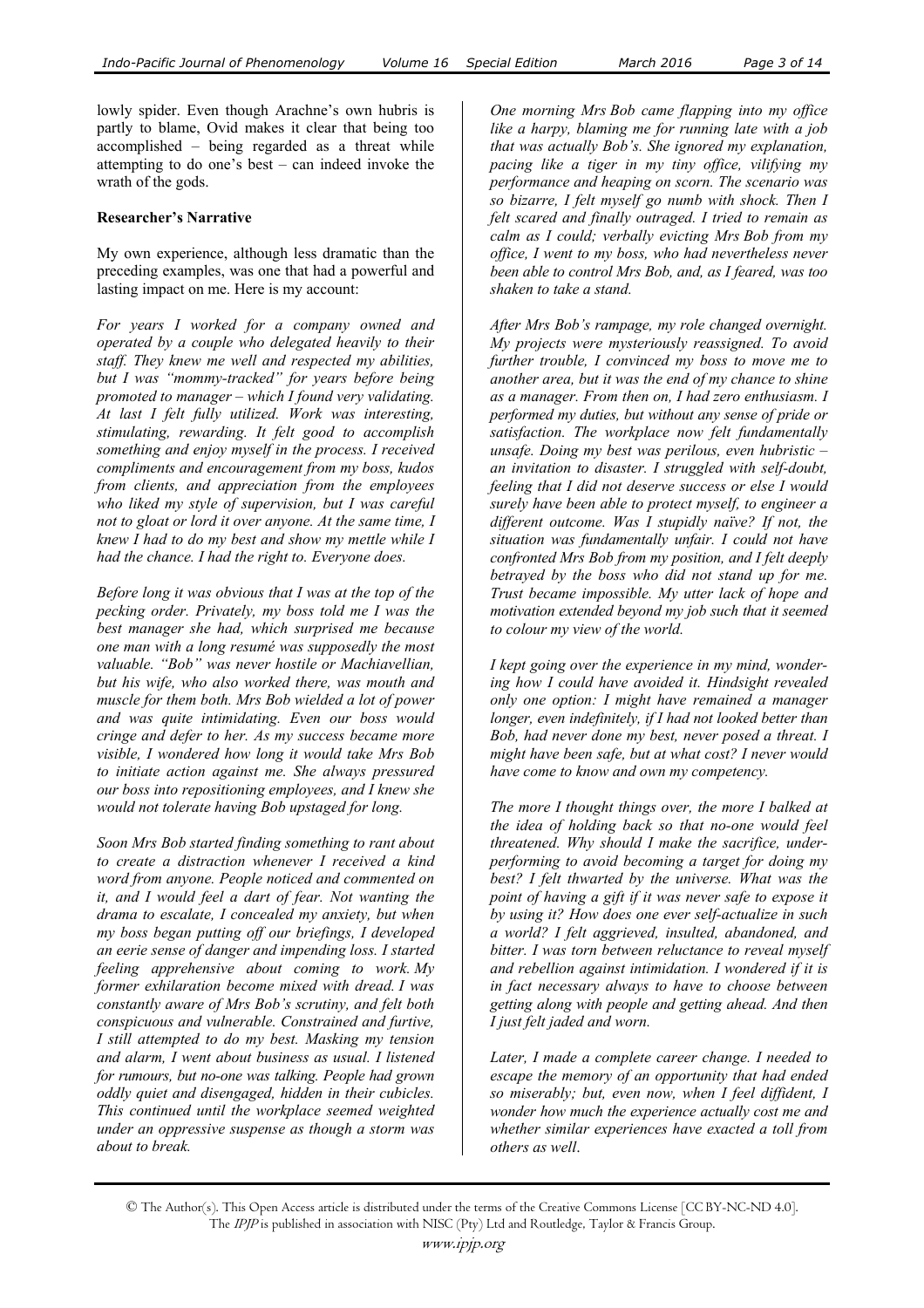This research investigation represents my attempt to identify the essential nature of the experience of being regarded as a threat while attempting to do one's best based on an analysis of the narratives of their own experience of this phenomenon offered by the subjectparticipants in this study. Even though their respective narratives vary in respect of specific details such as setting, circumstances, and personal impact, common elements or constituents could be identified and then thematically synthesized to reveal the essence of the experience. The deeper insights gained in the process will potentially be helpful to those who wish to better understand their own experience of the phenomenon and, hopefully, transcend its influence and effects.

### **Phenomenological Research Design**

Being regarded as a threat while attempting to do one's best is a personal, subjective phenomenon. Its experiential features are not readily translatable into operationalized variables, and a laboratory is not a setting where one can expect to discover the essence of what people intuit, feel, or believe. As is pointed out by von Eckartsberg (1986), exploring subjective phenomena requires studying "the meanings of human experiences in situations as they spontaneously occur in the course of daily life" (p. 3). That is possible by employing an existential-phenomenological approach.

Derived from the philosophy of Edmund Husserl, phenomenology aims to understand the fundamental essence of experiences as they are lived, to apprehend what presents itself in direct awareness, and to capture its essential meaning by identifying features that remain constant across individual variations (Valle, King, & Halling, 1989). Phenomenology requires what Husserl (1900/1970a) referred to as "going back to the things themselves" (p. 168), and as such opening oneself to whatever is to be revealed by approaching the phenomena being investigated without being biased by pre-existing assumptions or presuppositions. The word "existential" refers to the focus of the exploration, which could be as broad as the nature of existence itself or as personal as, for example, the experience of feeling really understood (van Kaam, 1969). Existential-phenomenological research furthermore requires a particular attitudinal mind-set on the part of the researcher which Polkinghorne (1989) termed *attunement* (p. 41), an investigative posture based on understanding and applying certain postulates.

### **Key Postulations in Existential-Phenomenological Research**

The postulates or foundational ideas on which the existential-phenomenological world view is based are described in the following sections.

### **Prereflective structure and meaning.** Husserl held

that experiences have an essential *structure* as they manifest in consciousness (Hein & Austin, 2001), a *prereflective structure* that is inherent in any meaningful experience as it is encountered in the moment. Valle and Mohs (1998) clarify how this felt knowledge exists before cognition "the way a sonata exists or lives in the hands of a performing concert pianist. If the pianist were to think about which note to play next, the style and power of the performance is likely to noticeably suffer" (p. 98).

Prereflective experience is like dancing when no-one is watching, moving as if imbued by the music, with no selfconsciousness (Sheets-Johnstone, 1966/1980; Speletic, 2013). In contrast, reflective experience is most often purposeful and conscious, even self-conscious, and, to continue the analogy of dancing, can be likened to a ballerina en pointe checking her reflection in a mirror. *Reflective* implies separation between the individual and the moment as it is lived, while *prereflective* implies a unity between the experience and the one who experiences it. Valle and Mohs (1998) explain that "prereflective knowing is present as the ground of any meaningful (meaning-full) human experience" (p. 98). Prereflective knowing exists as prereflective structure, which becomes present to conscious awareness as meaning. In this way, prereflective structure *is* meaning.

**Interrelationship and co-constitution.** Because human consciousness entails being conscious *of* something, human beings are always in an existing interrelationship with whatever they are conscious of. Without consciousness, there would be no way to apprehend the world, and without the world, there would be nothing to apprehend (Valle et al., 1989). Fostering attunement from an existential-phenomenological perspective requires embracing this inherent interrelation ship of individuals with their surrounding world, and accepting that the two *co-constitute* one another (Husserl, 1962/1989; Valle et al., 1989). Colaizzi (1973) illustrates this concept with the well known "vase and faces" drawing in which the vase-shaped white image and the dark facial profiles that flank it on either side are completely interdependent, thus co-constituting one another in the sense that, without either white or dark, both of the meaningful figures would be lost. Colaizzi (1973) explains that "we are merely expressing the existential insight that either [person or world] alone is meaningless" (p. 21).

This perspective contrasts sharply with the Cartesian view, which regards the inner personal subjective world and the outer objective world as split, if not mutually exclusive (Fuller, 1990). Phenomenology, however, posits that human beings do not merely receive but also create at the nexus of their inner and outer worlds. Existential-phenomenological research therefore adopts a stance between the subjective and the objective, between the inner world and the outer,

<sup>©</sup> The Author(s). This Open Access article is distributed under the terms of the Creative Commons License [CC BY-NC-ND 4.0]. The IPJP is published in association with NISC (Pty) Ltd and Routledge, Taylor & Francis Group.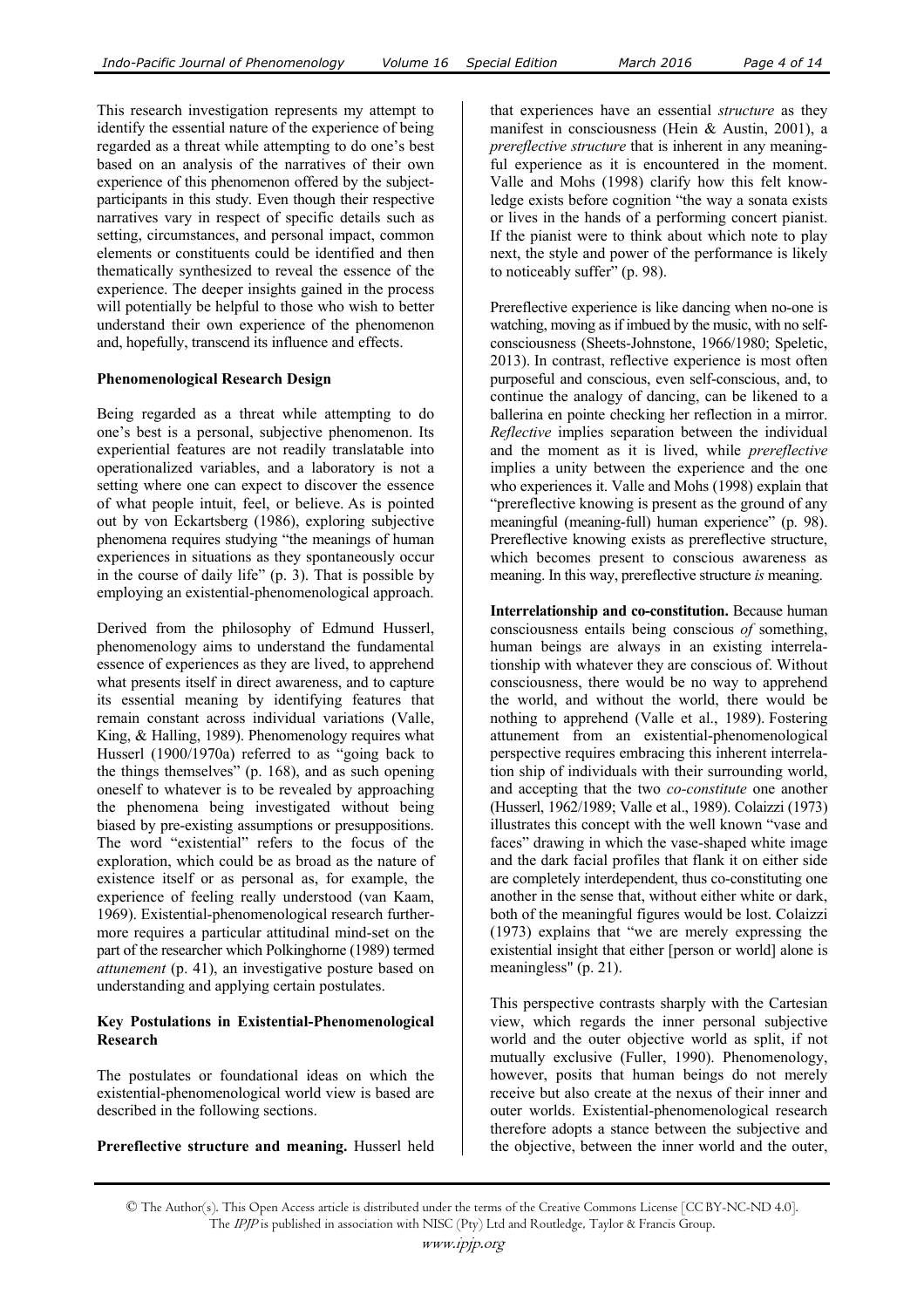between the personal and the external worlds, and investigates experience within its milieu, given that, as Polkinghorne (1989) states, "experience, as it is directly given, occurs at the meeting of the person and the world" (p. 42). Furthermore, given that people are also constantly interacting with one another, they are constantly co-creating or co-constituting a common surrounding world (Husserl, 1936/1970b, 1952/1989).

**Bracketing.** Within the existential-phenomenological research framework, *bracketing* is a critical aspect of attunement, insofar as it implies a rigorous process of bringing pre-existing assumptions or presuppositions into awareness so that they can be held successfully, with that awareness, in a suspended recognition. This implies holding any initial thesis or expectations regarding the experience being researched in abeyance and remaining neutral towards them (Zaner, 1970). This is often difficult, because presuppositions form the basis of thought and, as such, tend to be taken for granted and to go unnoticed (Merleau-Ponty, 1945/ 1962, pp. xiii–xv). Such presuppositions comprise the *natural attitude*, which is replaced via the process of bracketing with the more unbiased *transcendental attitude* appropriate to existential-phenomenological research (Valle et al., 1989). The process is ongoing and vital. It maintains the equivalent of scientific objectivity by attenuating the influence of researcher bias on the explication of the research findings. From the initial approach, through the analysis of the data, to the formulation of the findings, the researcher must continue bracketing, simultaneously monitoring and questioning his or her subjective responses to the subject-participants' own descriptions of their internal and external worlds.

**Explication.** In existential-phenomenological inquiry, narratives from individual subject-participants provide the data, and the process of *explication* replaces the traditional experiment as the means of inquiry. The narrative accounts are the experiences of specific individuals containing the particulars which Husserl (1952/1989) termed "small change" *(Kleingeld)*. It is through those accounts that we ascertain the essential meaning of the phenomenon under investigation, identifying the universal features that are constant regardless of context, circumstance, or situation; in other words, we seek for and ultimately find the prereflective structure of the phenomenon.

### **Steps and Procedures**

Shaped by the approaches of recognized practitioners of phenomenological research (as cited), the investigation reported here unfolded in the following four steps.

**Step One: Naming the phenomenon.** Existentialphenomenological research requires identifying, and hence naming, the focal phenomenon in terms that are readily understood (von Eckartsberg, 1986). The named phenomenon is analogous to the hypothesis used in traditional scientific research. For this study, it is the lived experience of being regarded as a threat while attempting to do one's best.

**Step Two: Gathering data.** Adult volunteers were recruited via posted flyers and by word of mouth. Respondents were screened telephonically and, upon acceptance, given a copy of the Consent Form, which was reviewed with them orally in order to ensure their understanding of the rights, benefits and risks entailed. For this study, seven participant-subjects (participants) were used. The sample offered considerable variation in respect of the range of experiences of the phenomenon offered, which Polkinghorne (1989) asserts is more relevant than diversity of representation per se. The participants were requested to respond in writing to the following instruction: "Recall a situation in which you were regarded as a threat while attempting to do your best. Reflect on the experience to recall how you felt, reviewing it in your mind. Describe the experience in your own words, focusing on *how you felt.* Try to describe your feelings just as they were. Do not stop until you feel you have described your feelings as fully as possible".

Optimal narratives provided full and detailed accounts that included emotional responses. Either directly or indirectly, they answered the following questions (adapted from Colaizzi, 1978): (1) What about the experience do you associate with *attempting to do your best*? (2) What about the experience let you know that you were *being regarded as a threat*? (3) What were you experiencing (a) before *being regarded as a threat*? (b) During? (c) Afterwards? After review of the narratives, four participants were interviewed for clarification and additional detail in relation to the above questions. All seven of the narratives were used.

**Step 3: Explication**. The process of explication is the phenomenological equivalent of data analysis. First, each narrative was read through with carefully focused attention and empathy in order to obtain a clear sense of the whole (Colaizzi, 1978; Giorgi, 1971; Wertz, 1984). Then the researcher read each account again, noting shifts of meaning that identified *moments of experience* (van Kaam, 1969) or what Giorgi (1975) refers to as *meaning units*. These units of meaning are specific to the narrative in which they are delineated and not assumed to be universal.

Next, the researcher formed *condensed expressions of meaning* (Colaizzi, 1978), rewording each meaningunit into a concise phrase using concrete, everyday language (Colaizzi, 1973; Giorgi & Giorgi, 2003; Polkinghorne, 1989). Insofar as this implied a revision of form but not of content (Colaizzi, 1978), it was a precarious step, requiring constant vigilance in order

<sup>©</sup> The Author(s). This Open Access article is distributed under the terms of the Creative Commons License [CC BY-NC-ND 4.0]. The IPJP is published in association with NISC (Pty) Ltd and Routledge, Taylor & Francis Group.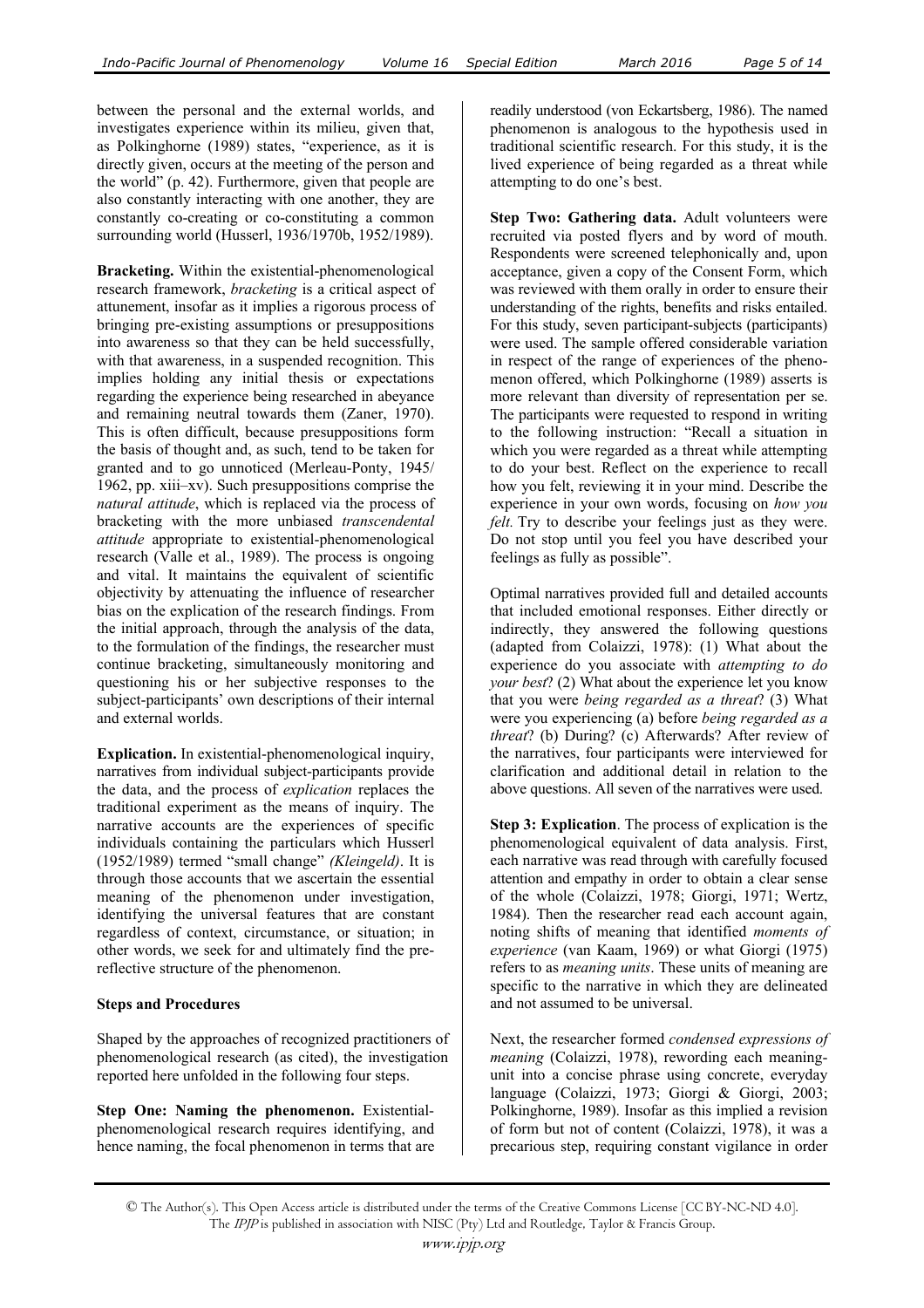to ensure that the reformulations remained close to the original descriptions, revealing inferences and implications without changing meaning. During this step, the researcher held the context of each meaningunit in mind in order to reduce the potential for any inadvertent distortion or omission (Giorgi, 2006). Changing first-person statements to the third-person helped to safeguard against unconscious projection. Any meaning-unit also had the potential to yield more than one condensed meaning (Colaizzi, 1978). Each condensed meaning represented some specific aspect of the experience. As the analysis of each narrative progressed, truly redundant portions were seen to have interchangeable meanings, and irrelevant material was labelled accordingly. Throughout the process of analysis, the researcher tracked the ongoing process of bracketing by keeping notes.

The meaning units were then clustered and labelled under *headings* that emerged from the descriptions (van Kaam, 1969). These were compared against the original narratives in order to preclude the possibility of misinterpretation. The headings were more abstract and impersonal than the original material in the participants' accounts. This is to be expected (Giorgi & Giorgi, 2003), for, in this critical step, as units are clustered and labelled, there is a shift from the situational meaning or situated structure to the *essential general structure* (van Kaam, 1969). In a process analogous to alchemical refinement, in due course the original descriptions with their contexts and circumstances were left behind. As the particulars fell away, the general essence was revealed.

At this point, *imaginative testing* then compared each of the cluster headings and their components against imagined instances. Giorgi and Giorgi (2003) illustrate this process using the example of a cup. They cite considering shape, colour, handle and porousness to determine which features are essential to "cupness". They cite nonporousness as an essential feature of cupness on the basis that, if nonporousness is removed, then "the very possibility of a cup collapses" (p. 246). In this step, each heading, representing a feature, is tested by imagining it as removed from the phenomenon; if, even without the feature concerned, the phenomenon remains recognizable, then the heading/ feature is not essential, even if commonly found, such as a handle on a cup.

The aim of imaginative testing is to separate the universal-general-essential elements of the experience from those pertaining only to specific instances. This is the final condensation, the point of elimination for extraneous material. It involves more, however, than unplugging and testing parts of a whole like so many electrical fuses, because the process also considers the interrelationship among the components. The resulting understanding of the essential features is then a truly synthesized description that respects both the interrelationships of the elements and the holistic nature of human experience.

**Step Four: Description.** The researcher elucidated the essential elements of the experience in order to develop a description of its fundamental structure.

### **Findings**

Following the procedure described above, 10 essential constituents of the experience of being regarded as a threat while attempting to do one's best emerged from the analysis. These 10 constituents are:

- 1. Believing at first in the effort to do one's best;
- 2. Believing at first in candour and co-operation;
- 3. Being identified as a threat; that is, as dangerous and bad;
- 4. Suffering sanctions for being a threat;
- 5. Suffering relationship strain, rupture, or loss of social harmony;
- 6. Perceiving that one cannot undo being regarded as a threat;
- 7. Feeling distressing affect due to being regarded as a threat, including shock, self-doubt, fear, anger, frustration, discouragement, loss, powerlessness, and loss of trust;
- 8. Feeling the urge to undo others' perception of one as a threat;
- 9. Feeling relief when one is no longer being regarded as a threat;
- 10. Feeling the need to make sense of the experience.

## **Describing the Experience**

Following are reflections on and elaborations of each of the 10 constituents above based on the researcher's attempts to further explicate the meanings expressed in the participants' descriptive accounts.

**Constituent No. 1.** Attempting to do one's best implies believing at first in the effort to do one's best. It means making an emotional investment in what is perceived to be a meaningful endeavour, and giving it one's time, energy, attention, diligence, effort, and/or commitment. People put themselves out for something that holds meaning for them, whether it is a pet project, the proverbial chance of a lifetime, an ongoing effort in a consistent role (such as being a good wife), or a specific way of being (such as being the smartest in the class). They believe in themselves and in what they are doing. Whether cherishing a dream, striving for a goal, or pursuing excellence in a self-defining role, people attempt to do their best with efforts that give life meaning and fulfilment. Initially, they feel enthusiastic, hopeful, and well-placed (i.e., qualified, deserving, safe and justifiably empowered).

<sup>©</sup> The Author(s). This Open Access article is distributed under the terms of the Creative Commons License [CC BY-NC-ND 4.0]. The IPJP is published in association with NISC (Pty) Ltd and Routledge, Taylor & Francis Group.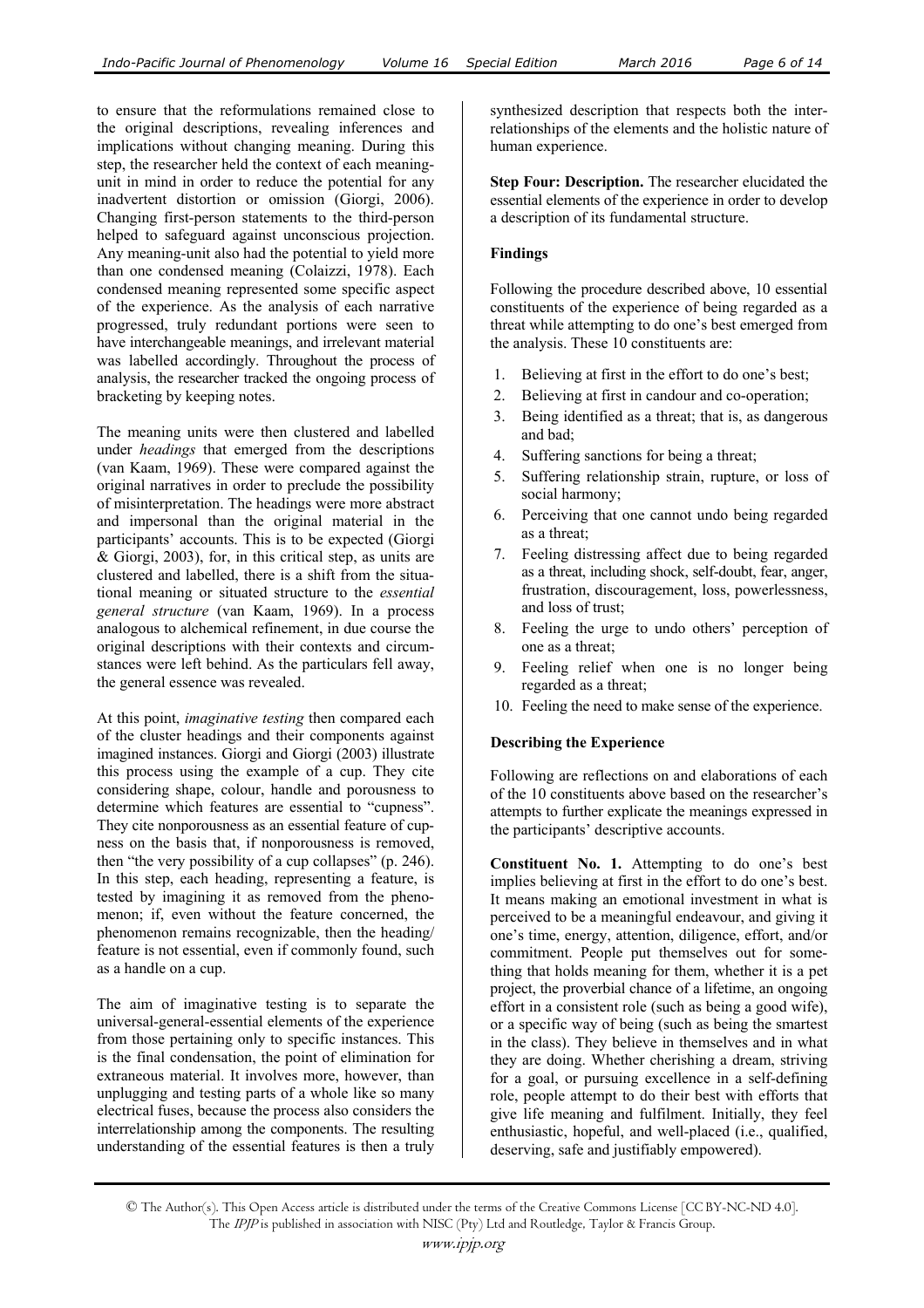**Constituent No. 2.** Initially, those attempting to do their best are open to co-operating, collaborating, and sharing power, expecting safety and support. Candid and unguarded, they trust. Even if experience alerts them to the potential for envy or rivalry, their outlook is sanguine. They feel capable of managing events as they endeavour to do their best in the here and now.

**Constituent No. 3.** Those attempting to do their best receive the message that they are identified as a threat and are accused of attempting to intimidate others, seize power, usurp authority, invade someone else's domain, or make others look bad. The message itself constitutes an attack, even if delivered in the guise of supplication. It indicates that those doing their best have done something bad or harmful to another/other person(s), and that they will be held responsible. The message may be delivered explicitly, covertly, or indirectly, and conveys hostility, rejection and shame.

**Constituent No. 4.** Sanctions are directed at those regarded as a threat; they are held responsible for being the threat they ostensibly pose. Reprisal is hurtful and humiliating. Aggression against them varies in form, intensity and duration from a single snide remark to outright bullying and intimidation to being denied credit, appreciation or reward. They are targeted and rejected, disenfranchised and dispossessed. Their efforts to do their best are undermined by the effects of the hostility they encounter and/or by sabotage that may be as blatant as false allegations or as subtle as having their behaviour and motives misconstrued.

**Constituent No. 5.** As an immediate accompaniment to being regarded as a threat, and possibly as a consequence of ensuing conflict, some disruption of social harmony occurs. Personal or professional ties may be strained or ruptured; rapport may be lost.

**Constituents Nos. 6 and 8.** Those regarded as a threat while attempting to do their best take measures to undo the threatening impression, both to restore social harmony and to improve the chance of success in their original endeavour. Efforts to diffuse tensions include conciliation, diplomacy, and refuting allegations of being a threat. Appeasement efforts include making concessions, relinquishing power, accepting unjustified criticism or blame, or manoeuvring carefully to avoid triggering others. Self-effacement may include hiding or withdrawing. Assertive efforts include compromise, mediation, limit setting, and rational argument. Selfassertiveness, however, is construed as menacing, and self-defence is perceived as aggression. There is no recourse that does not tend to exacerbate the situation. Compromises are rejected and powerlessness extends to having no way to address conflict, deflect hostility, or effect resolution. Because influencing the reactions of others is sometimes beyond one's control, being regarded as a threat while attempting to do one's best equates in effect to being told that "You are bad and dangerous for being who you are – and there is nothing you can do about it". The situation is hopeless.

**Constituent No. 7.** Being regarded as a threat while attempting to do one's best elicits feelings of shock, self-doubt, fear, anger, frustration, discouragement, loss, powerlessness, and loss of trust. Shock may range from surprise to being stunned. Even those who have strategized to avoid being regarded as a threat find their preparations inadequate, which in turn casts aspersion on one's judgment. Being caught off guard evokes uncertainty, hesitation, and self-doubt, which undermines self-confidence, as do shame and rejection, typical reactions that often follow the accusation of being a threat and the hostility that ensues. Loss of self-assurance and self-trust may range from uncertainty about one's competence to serious doubts regarding one's intrinsic worth.

Meeting with unexpected hostility evokes fear, which may range from an amorphous sense of uneasiness and dread to utter panic complete with a fight-or-flight response. Robbed of a sense of safety, those being regarded as a threat feel suspicious and insecure, concerned that the situation may worsen even when they maintain hope for a positive outcome. Danger lurks as long as one is regarded as a threat, for threats must be neutralized. A feeling of jeopardy related to the original pursuit may trigger fear of failure as well.

The anger that surfaces may manifest as righteous indignation or moral outrage, or it may make its presence known only by the effort to suppress it. Anger may be directed outwardly at either detractors or others who could help but do not, or it may be turned inward. Anger often blends with aggravation and frustration, not only with the original endeavour, but also with the situation of being regarded as a threat.

Distressing affect may slow or immobilize those who find themselves regarded as a threat, even if their efforts are not openly thwarted. Disappointment dims optimism. Fear can be paralyzing. Satisfaction and joy are diminished, and the hostility of those who regard them as a threat taints any satisfaction. They become disheartened, dejected, and discouraged. Realizing that something that has been sought and hoped for will not be forthcoming, they experience loss.

Powerlessness results from the accusation of being a threat, which implies misuse of authority or power. The ostensible logic is that, if power is unsafe or undeserved, then it must be taken away. This justifies denouncement and usurpation. Those regarded as a threat are pushed aside, silenced, and shut down. They are robbed of safety, agency, and territory, which effectively alters the milieu where it was comfortable to perform and safe to succeed. Feeling out of place

<sup>©</sup> The Author(s). This Open Access article is distributed under the terms of the Creative Commons License [CC BY-NC-ND 4.0]. The  $IDP$  is published in association with NISC (Pty) Ltd and Routledge, Taylor & Francis Group.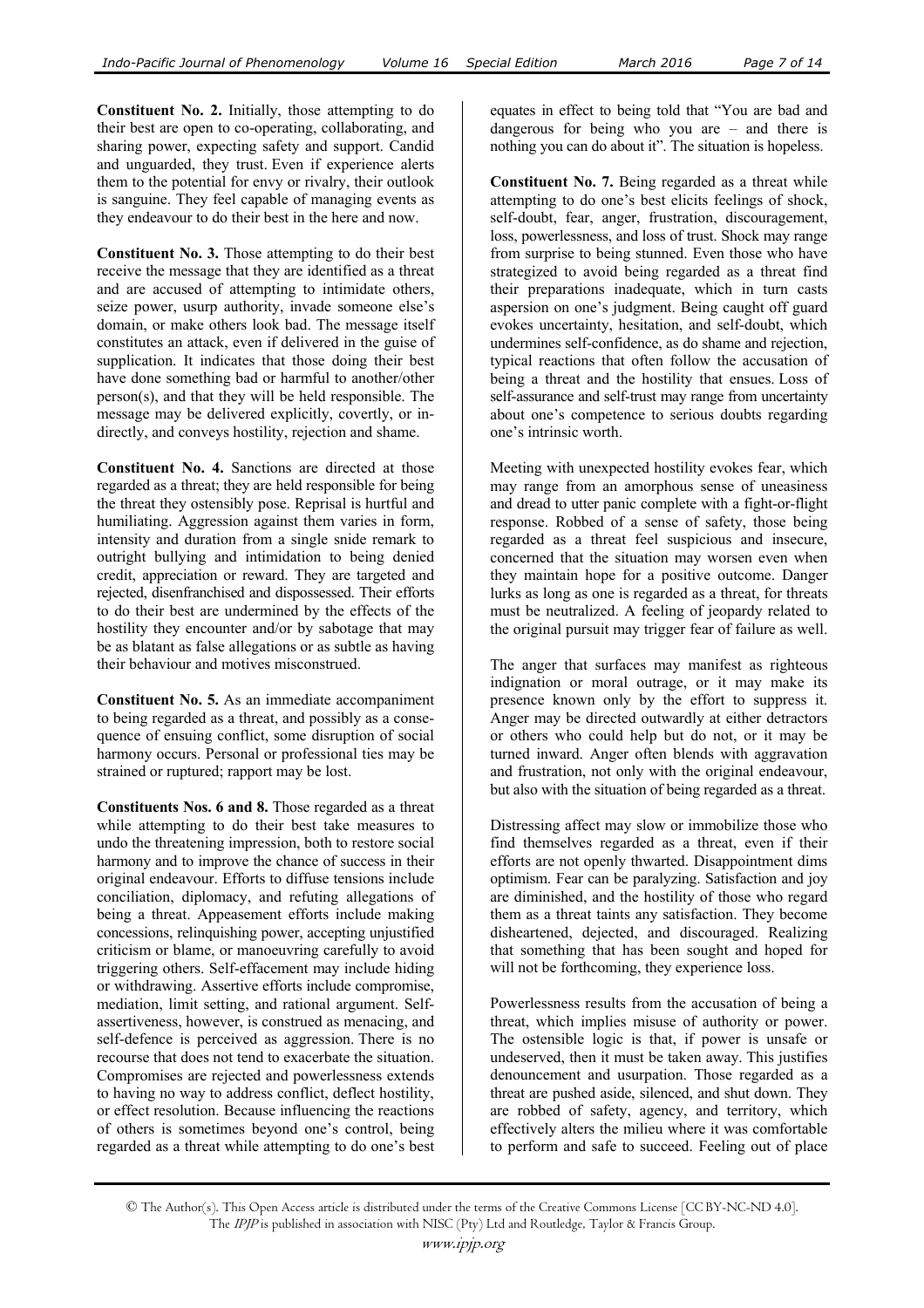further undermines self-confidence and exacerbates fear.

Being regarded as a threat while attempting to do one's best results in loss of trust, whether in individuals, society, or the possibility that events will work out for the best. Trust gives way to wariness, suspicion, scepticism, and even cynicism and paranoia. Whether loss of trust occurs as a single epiphany or by slow erosion, it is felt as a serious loss. Despite good intentions, an endeavour that should have been joyful, satisfying and successful culminates in futility, frustration and pain. The good that was anticipated is not merely lost but changed and distorted in the process like an evil dream. This perverted twist is yet another kind of betrayal that undermines trust. Unlike loss of innocence through maturation, this type of loss is embittering, and calls up mourning and regret. Those who have been regarded as a threat while attempting to do their best often struggle to restore their equilibrium, to leave the pain behind and carry on. They contend with uncertainty about the future, holding less trust than they had before in themselves, in others, and in life, at least for a while.

**Constituent No. 9.** Relief occurs when one is no longer being regarded as a threat. It may range from a light-hearted sense of release to a sense of delivery from torment. Relief includes the need to vent, to work through residual emotions, and to speculate about what happened and why.

**Constituent No. 10.** Those who have experienced being regarded as a threat while attempting to do their best tend to wonder how they might have contributed to the experience. Feelings of rejection and questioning of self-worth can persist.

### **An Example of the Explication Steps as Performed on the Data**

The following example illustrates how the explication was performed. For the sake of clarity, the description of the experience is in italics while the condensed rewording is in regular font. A list of the headings follows. Note how the experience described applies to placement under several headings:

*I hadn't been there long before my roommates started acting funny whenever I came into the room. Like they would stop talking and just look at one another. It was funny, like they were hiding something, and it made me feel odd, like they were talking about me, but I couldn't ask them about it because of the way they were acting. Still, the rent was low with all three of us, and I was glad I had a place before the quarter started.*

Before long, she noticed her roommates behaving in a furtive, secretive way when she was around. This made her feel uneasy and unsafe (implies rejection). It aroused her suspicions, but she did not feel confident addressing the situation. Despite this, she felt good about the low rent and being settled.

### Headings:

- 1. Encountering hostility or rejection
- 2. A covert or ominous quality to others' behaviour
- 3. Feelings of being unsafe, suspicious, not confident, not empowered

The following samples from the seven participants' respective descriptions show how slightly different feelings were grouped into more general categories while others were left to stand alone. Certain of the grouped feelings were close enough to be regarded as synonymous, while others were put together on the basis of their having a shared denotation and having had similar connotations in the narratives. To illustrate this, what follows are two representative clusters of grouped and ungrouped feelings respectively:

- 1. Shocked, Surprised Taken aback Disbelieving, Feeling of unreality Astounded, Astonished, Amazed, Stunned
- 2. Powerless, Helpless Overwhelmed Listless Loss of territory, Loss of agency

These clusterings facilitated comparison with the source text when it was advisable to confirm that meaning was not being lost. They also served to highlight which emotions were situation-specific rather than universal. For instance, feeling listless is related to feeling powerless, but, while powerlessness ultimately emerged as a universal (see Constituent No. 7), feeling listless did not. The clusterings also facilitated the grouping of headings for imaginative testing in step three, as well as the finalizing of the description in step four.

### **Implications for Clinical Work**

Because being regarded as a threat while attempting to do one's best can occur in even the most mundane circumstances, the extent of the damage that it can do might easily be overlooked. However, a review of the fundamental constituent elements that emerged from this study reveals the potential for lasting detrimental effects. The distressing affect in Constituent No. 7 points to the potential for problems of clinical concern such as disappointment (extending to grief and despair), anger (directed outward or inward), loss (implying

© The Author(s). This Open Access article is distributed under the terms of the Creative Commons License [CC BY-NC-ND 4.0]. The IPJP is published in association with NISC (Pty) Ltd and Routledge, Taylor & Francis Group.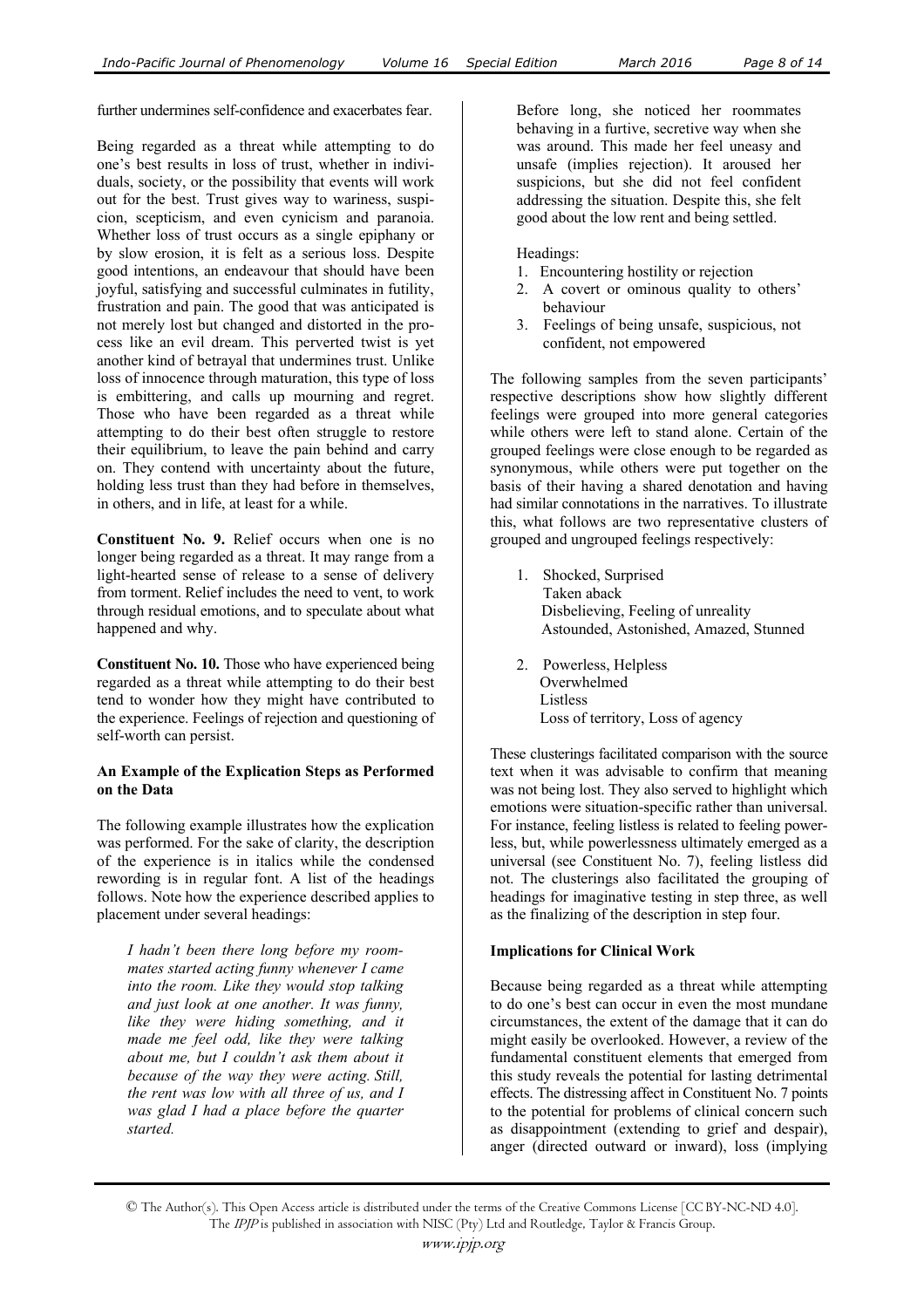bereavement and grief), fear, self-doubt, and loss of trust. Taken together, the listed emotions suggest that there may be trauma that clients may not realize or think to mention.

Judith Herman (1992) summarizes primary trauma symptoms as intense fear, helplessness, loss of control, and threat of annihilation. These same elements are found here in Constituent No. 7 (i.e., helplessness or powerlessness; loss of control) and are implied by Constituents No. 6 and No. 8 (feeling the urge to undo others' perception of one as a threat; perceiving that one cannot undo it). Intense fear is implied by Constituents No. 3, No. 4, and No. 5 collectively, for being identified as dangerous and bad (No. 3) implies posing a threat to the social group or social order, and sanctions that include relationship rupture, strain, or loss (No. 4) tacitly carry the "threat of annihilation" (Baumeister & Tice, 1990).

Herman (1992) further notes that "traumatic events, by definition, thwart initiative and overwhelm individual competence. No matter how brave and resourceful the victim may have been, her actions were insufficient to ward off disaster. In the aftermath … feelings of guilt and inferiority are practically universal. ... Traumatized people ... lose their trust in themselves, in other people  $\ldots$  " (pp. 53 & 56). This captures the essence of Constituents No. 6, No. 7, and No. 8, and especially the sense of helplessness and loss of agency that feed into self-doubt.

The preceding comparison suggests that trauma may result from seemingly non-traumatic encounters – so how might clinicians best allow for trauma to come to light? For traumatized clients, telling their stories is essential to recovery (Herman, 1992; van der Kolk, van der Hart, & Burbridge, 1995). For some of the participants in this study, it was therapeutic as well, providing a welcome release. For some, it brought a shift in perspective – for only in retrospect did they see how fully they had given themselves to their efforts and how much the outcome had cost them. This reaffirms the importance of honouring the client as an historian of both feelings and facts.

In this era of requisite brief therapies, we must find a way to resist moving prematurely into the stock of evidence-based techniques designed to target specific symptoms, lest in focusing on specifics we miss the larger issue. Indirectly perhaps, and yet persuasively, Constituent No. 7 reaffirms the usefulness of such classic questions as "When did you start to feel this way?" and "What does it mean to you?"

The findings of the present study also reaffirm that interconnectedness and co-creation shape our inner and external worlds. Constituent No. 1 is individual effort, interrelated with collective effort (Constituent No. 2), shaped by Constituents No. 3, No. 4, and No. 5, and affected by Constituents No. 7, No. 8, No. 9, and No. 10. While co-constitution in itself is neither good nor bad, individuals can be seen to have been altered by this experience in damaging ways such as through loss of trust.

Restoring trust takes time; it is a gradual process of rupture and repair like the initial learning to trust that usually begins in infancy. Clinicians should thus be sensitive to potential re-enactment of the traumatic event, and mindful that in therapy either the client or the clinician can be regarded by the other as a threat: clinicians because of the inherent power differential in the therapeutic dyad, and clients because they may express feelings of resentment toward the therapist, leaving the therapist feeling both inadequate and guilty (McWilliams, 1999). This could in turn trigger the therapist's regarding clients as a threat when they are being candid and disclosing; that is, when they are attempting to do their best. When recognized, this occurrence offers an opportunity to explore the reenactment. Working collaboratively can empower the client by accessing insights from both parties and helping to rebuild trust.

Repeating the experience can be useful in therapy, but is best avoided in life. Feeling the need to make sense of the experience (Constituent No. 10) may include working out how to avoid it as well as exploring aspects of one's self and others' motivations. The threat perception itself may be engendered by either automatic (Mussweiler, Ruter, & Epstude, 2004) or preconscious social comparison (Stapel & Blanton, 2004). Such preconscious judging (prejudice) may be based on such features as age, race, and gender. Appearing non-threatening can be impossible when one is seen as a stereotype (Fiske, 1998). For some, this dynamic may explain why it is not possible to undo being regarded as a threat (Constituent No. 6).

Clinicians and their clients might also review basic strategies to help avoid triggering the perception of threat (Exline & Lobel, 1999; Horvat & Lewis, 2003), but clients may possibly already have tried them (see Constituent No. 8) by disguising gratification (Rabbie & Horwitz, 1969), downplaying accomplishments (Foster, 1972; Lindholm, 2008; Schlenker & Leary, 1982; Schoeck, 1969), or avoiding public recognition and praise (Exline, Single, Lobel, & Geyer, 2004; Henagan, 2010). Outstanding achievers might point out how their performance benefits the larger group (Blanton, Crocker, & Miller, 2000; Festinger, 1954; Gardner, Gabriel, & Hochschild, 2002; Schmitt, Branscombe, Silvia, Garcia, & Spears, 2006). Prudent delegating and information sharing can help insofar as they support others' belief in a just world and sense of control (Bègue, 2005; Buunk, Collins, Taylor, Van Yperen, & Dakof, 1990; Cohen, 1986). Ultimately,

<sup>©</sup> The Author(s). This Open Access article is distributed under the terms of the Creative Commons License [CC BY-NC-ND 4.0]. The IPJP is published in association with NISC (Pty) Ltd and Routledge, Taylor & Francis Group.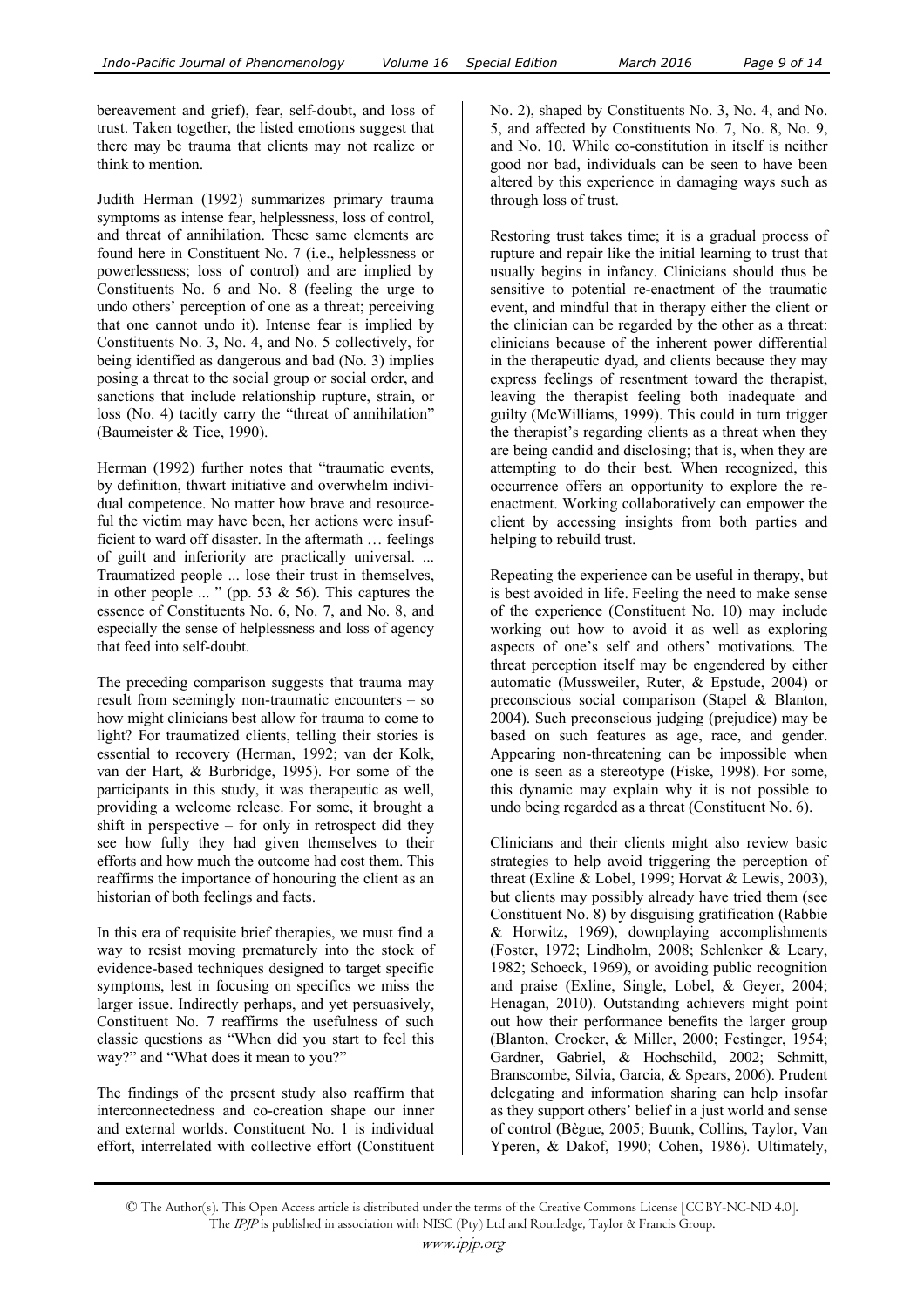however, any efforts may prove ineffective (Navaro, 2007). Because some people are threatened by the mere prospect of another's efforts, any attempt to do one's best can be a trigger (Vecchio, 2005). Displays of warmth and sensitivity (Schaubroeck & Lam, 2004) can be misconstrued.

At times it may thus be best to cut one's losses. The perception that one cannot undo being regarded as a threat could be helpful when making choices about life-altering changes such as job resignation or divorce, even if only by serving as a reminder that perseverance is not always the best choice. Safety comes first (Herman, 1992), which may require leaving an abusive partner, renegotiating relationships with unenlightened or over-involved parents, or changing jobs to find an emotionally healthier workplace.

The greatest losses may occur, however, when those regarded as a threat are too defeated to make further efforts to do their best (Ishiyama and Chabassol, 1984; Sherman, 1983). An individual's "uniqueness and singleness" may never find expression if it is unsafe to be recognized. To lead an authentic life, to selfactualize, means having to emerge and, as Hopkins would say, to *do* what we are meant to *be,* crying "*What I do is me: for that I came*". As clinicians and as individuals, we can choose to support one another's efforts, to resist impulses to regard another as a threat, and instead to create safety for those who simply attempt to do their best. In this way, what we create at the interstice of self and world, at the border of interconnectedness, allows for the best in human potential to come to fruition.

#### **Suggestions for Further Research**

Identifying the constituent elements of an experience does not necessarily even begin to answer some of the more deeply troubling questions such as "Why do people have to act that way?" or "How do I move on?" Further inquiry could address questions outside the scope of this study but of crucial relevance to many individuals. For example, not all perceptions of threat have the same instinctive basis, some stemming from stereotyping, prejudice, and pathological thinking. Understanding different triggers would contribute to prevention and remediation. Another approach would be to identify traits and behaviours common among those who come to be regarded as a threat.

Longitudinal studies could explore how effects of the experience persist or change over time, such as the influence on motivation. Some participants wondered if they had to continually reduce their efforts in order to avoid a recurrence of the experience, or suspected themselves of self-sabotage. Some feared that stress had taken a toll on their health. Not all had confidence in the prospect of full recovery. Future research could gather advice from those who have managed to make a satisfactory transition, recovered their equilibrium, and moved on.

### **Referencing Format**

Cole, N. (2016). Clinical implications of a phenomenological study: Being regarded as a threat while attempting to do one's best. *Indo-Pacific Journal of Phenomenology*, *16* (Special Edition: *Contemporary Phenomenological Research on Key Psychotherapeutic Issues*), 14 pp. doi: 10.1080/20797222.2016.1164996

## **About the Author**



*Norma Cole American School of Professional Psychology Argosy University, San Francisco Bay Area*  E-mail address: norma.cole@gmail.com

Dr Norma Cole (PsyD) transitioned into the field of clinical psychology from private practice as a certified clinical hypnotherapist, in which capacity she often addressed stress and chronic pain management, habit change, and personal growth. She also served on a suicide prevention and crisis hotline in her local community.

Currently a contract psychologist with the State of California, Dr Cole has worked with a client base of varied ages and diverse socio-economic backgrounds. While acknowledging cultural influences, she recognizes the inherent uniqueness of each individual, and accordingly conceptualizes a thorough picture of each client's strengths and needs as a basis for treatment, drawing on evidence-based practices to guide her in utilizing a wide range of intervention modalities to create customized integrative therapeutic treatment approaches.

© The Author(s). This Open Access article is distributed under the terms of the Creative Commons License [CC BY-NC-ND 4.0]. The IPJP is published in association with NISC (Pty) Ltd and Routledge, Taylor & Francis Group.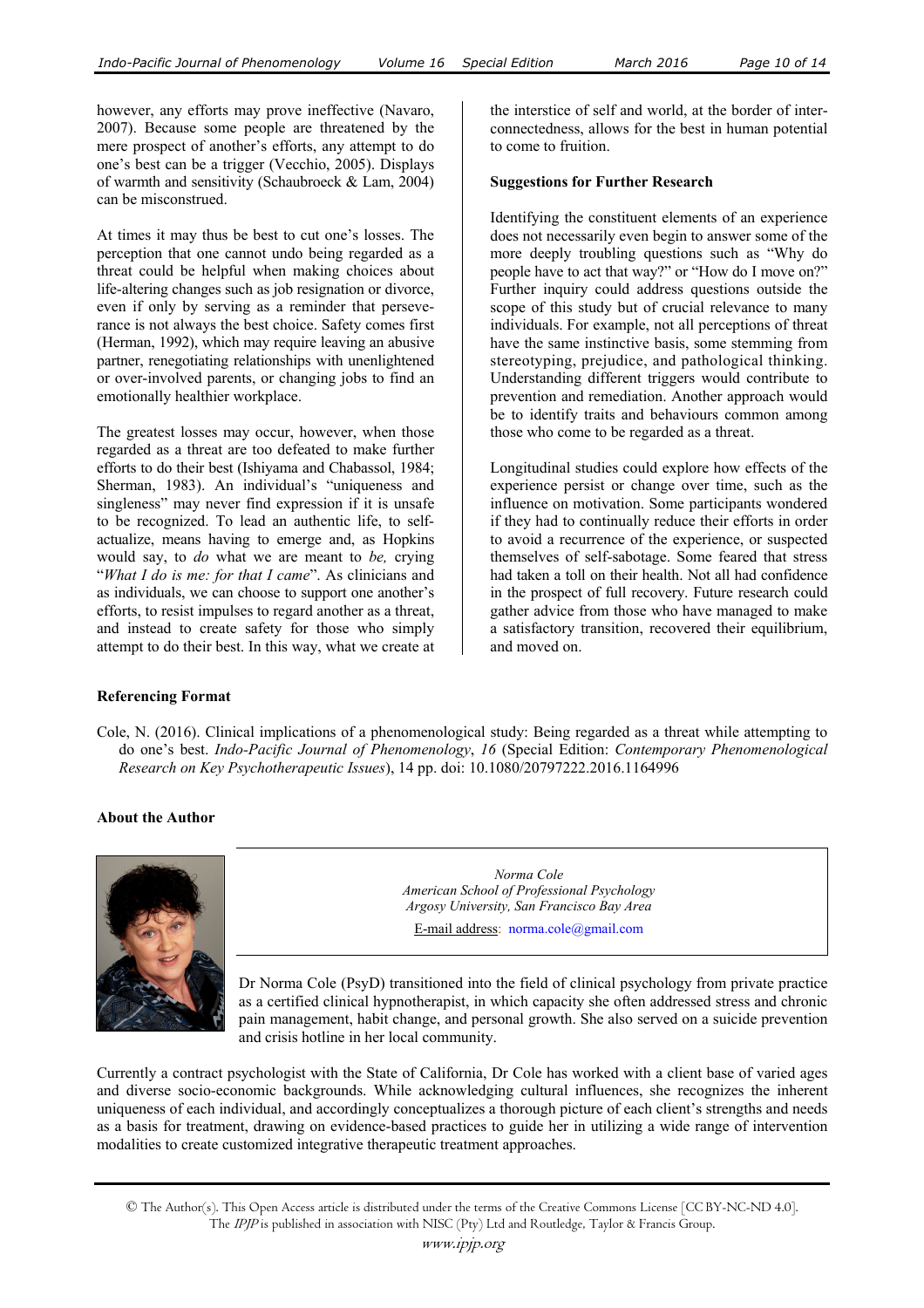#### **References**

- Baumeister, R. F., & Tice, D. M. (1990). Anxiety and social exclusion. *Journal of Social and Clinical Psychology*, *9*(2), 165–195. doi: 10.1521/jscp.1990.9.2.165
- Bègue, L. (2005). Self-esteem regulation in threatening social comparison: The roles of belief in a just world and self-efficacy. *Social Behaviour and Personality*, *33*(1), 69–76. doi: 10.2224/sbp.2005.33.1.69
- Blanton, H., Crocker, J., & Miller, D. T. (2000). The effects of in-group versus out-group social comparison on selfesteem in the context of a negative stereotype. *Journal of Experimental Social Psychology*, *36*(5), 519–530. doi: 10.1006/jesp.2000.1425
- Buckley, S. (1994, February 2). Gillooly pleads guilty. Says Harding approved plot. *The Washington Post*, p. A1. Retrieved from http://www.washingtonpost.com/wp-srv/sports/longterm/olympics1998/history/timeline/articles/ time\_020294.htm
- Buunk, B. P., Collins, R. L., Taylor, S. E., Van Yperen, N. W., & Dakof, G. A. (1990). The affective consequences of social comparison: Either direction has its ups and downs. *Journal of Personality and Social Psychology*, *59*(6), 1238–1249. doi: 10.1037/0022-3514.59.6.1238
- Cohen, B. (1986). *The Snow White syndrome: All about envy*. New York, NY: Macmillan.
- Colaizzi, P. F. (1973). *Reflection and research in psychology: A phenomenological study of learning*. Dubuque, IA: Kendall Hunt.
- Colaizzi, P. F. 1978). Psychological research as the phenomenologist views it. In R. S. Valle & M. King (Eds.), *Existential-phenomenological alternatives for psychology* (pp. 41–60). New York, NY: Oxford University Press.
- Cooper, A. (2013, November 3). N. W. Ayer & Son. Retrieved from http://adage.com/article/adage-encyclopedia/nw-ayer-son-n-w-ayer-partners/98334/
- Daily Mail Reporter (2010, March 25). "Super-banker" sacked for being too successful in line for £11 million payout. *Daily Mail*. Retrieved from http://www.dailymail.co.uk/news/article-1260755/Societe-General-super-bankersacked-successful-line-11m-payout.html
- Einstein, A. (2005). From a conversation recorded by Algernon Black, Fall 1940. In A. Calaprice (Ed.), *The new quotable Einstein* (p. 117). Princeton, NJ: Princeton University Press.
- Emerson, R. W. (2007). *Society and solitude*. In D. E. Wilson (Ed.), *The collected works of Ralph Waldo Emerson* (Vol. 7). Cambridge, MA: Harvard University Press. (Original work published 1870)
- Exline, J. J., & Lobel, M. (1999). The perils of outperformance: Sensitivity about being the target of a threatening upward comparison. *Psychological Bulletin*, *125*(3), 307–337. doi: 10.1037/0033-2909.125.3.307
- Exline, J. J., Single, P. B., Lobel, M., & Geyer, A. L. (2004). Glowing praise and the envious gaze: Social dilemmas surrounding the public recognition of achievement. *Basic and Applied Social Psychology*, *26*(2&3), 119–130. doi: 10.1207/s15324834basp2602&3\_2
- Festinger, L. (1954). A theory of social comparison processes. *Human Relations*, *7*(2), 117–140. doi: 10.1177/00187 2675400700202
- Fiske, S. T. (1998). Stereotyping, prejudice, and discrimination. In D. T. Gilbert, S. T. Fiske, & G. Lindzey (Eds.), *The handbook of social psychology* (4th ed.) (Vol. 2, pp. 357–414). New York, NY: McGraw-Hill.
- Foster, G. M. (1972). The anatomy of envy: A study in symbolic behaviour. *Current Anthropology*, *13*(2), 165–202. doi: 10.1086/201267
- Frankl, V. E. (1962). *Man's search for meaning: An introduction to logotherapy*. Boston, MA: Beacon Press. (Original work published 1946)

<sup>©</sup> The Author(s). This Open Access article is distributed under the terms of the Creative Commons License [CC BY-NC-ND 4.0]. The IPJP is published in association with NISC (Pty) Ltd and Routledge, Taylor & Francis Group.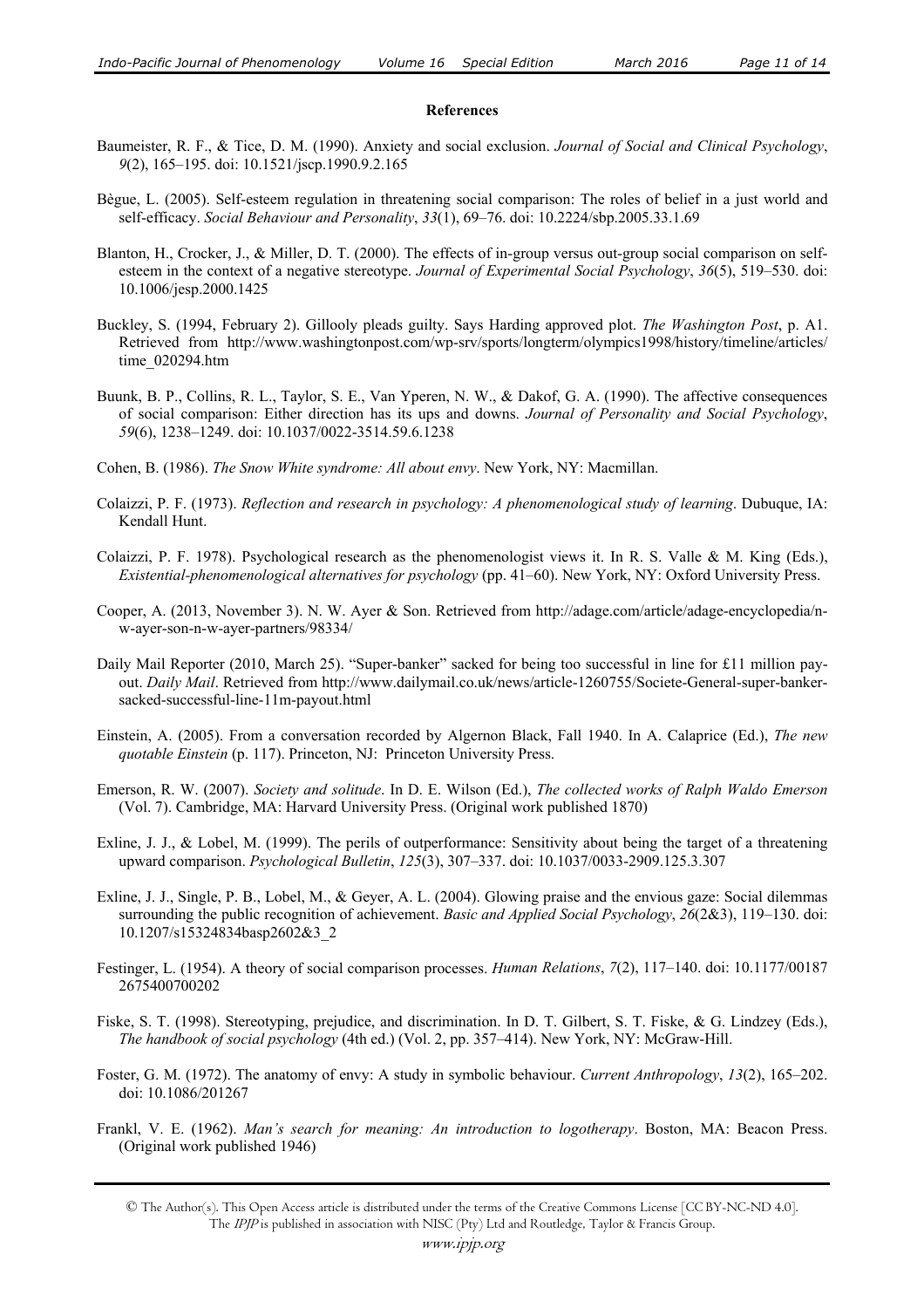- Fuller, A. R. (1990). *Insight into value: An exploration of the premises of a phenomenological psychology*. Albany, NY: State University of New York Press.
- Gardner, W. H. (Ed.). (1948). *Poems of Gerard Manley Hopkins* (3rd ed.). London, UK: Oxford University Press.
- Gardner, W. L., Gabriel, S., & Hochschild, L. (2002). When you and I are "we", you are not threatening: The role of self-expansion in social comparison. *Journal of Personality and Social Psychology*, *82*(2), 239–251. doi: 10.1037/ 0022-3514.82.2.239
- Giorgi, A. (1971). Phenomenology and experimental psychology: II. In A. Giorgi, W. F. Fischer, & R. von Eckartsberg (Eds.), *Duquesne studies in phenomenological psychology: Volume 1* (pp. 17–29). Pittsburgh, PA: Duquesne University Press. doi: 10.5840/dspp197115
- Giorgi, A. (1975). An application of phenomenological method in psychology. In A. Giorgi, C. Fischer, & E. Murray (Eds.), *Duquesne studies in phenomenological psychology: Volume II* (pp. 82–103). Pittsburgh, PA: Duquesne University Press. doi: 10.5840/dspp197529
- Giorgi, A. (2006). Concerning variations in the application of the phenomenological method. *The Humanistic Psychologist*, *34*(4), 305–319. doi: 10.1207/s15473333thp3404\_2
- Giorgi, A., & Giorgi, B. (2003). The descriptive phenomenological psychological method. In P. M. Camic, J. E. Rhodes, & L. Yardley, (Eds.), *Qualitative research in psychology: Expanding perspectives in methodology and design* (pp. 243–273). Washington, DC: American Psychological Association.
- Hein, S. F., & Austin, W. J. (2001). Empirical and hermeneutic approaches to phenomenological research in psychology: A comparison. *Psychological Methods*, *6*(1), 3–17. doi: 10.1037//1082-989X.6.1.3
- Henagan, S. C. (2010). The perils of workplace recognition: Antecedents to discomfort associated with being the target of upward comparisons. *Basic and Applied Social Psychology*, *32*(1), 57-68. doi: 10.1080/01973530903540109
- Herman, J. L. (1992). Trauma and recovery: The aftermath of violence From domestic abuse to political terror. New York, NY: Basic Books.
- Horvat, E. M., & Lewis, K. S. (2003). Reassessing the "burden of 'acting white'": The importance of peer groups in managing academic success. *Sociology of Education*, *76*(4), 265–280. doi: 10.2307/1519866
- Husserl, E. (1970a). *Logical investigations* (Vol. 1) (J. N. Findlay, Trans.). London, UK: Routledge & Keegan Paul. (Original work published 1900)
- Husserl, E. (1970b). *The crisis of European sciences and transcendental phenomenology: An introduction to phenomenological philosophy* (D. Carr, Trans.). Evanston, IL: Northwestern University Press. (Original work published 1936)
- Husserl, E. (1989). *Ideas pertaining to a pure phenomenology and to a phenomenological philosophy*. *Second book: Studies in the phenomenology of constitution* (R. Rojcewicz & A. Schuwer, Trans.). Dordrecht, Netherlands: Kluwer. (Original work drafted 1912 and published posthumously 1952)
- Ishiyama, F. I., & Chabassol, D. J. (1984). Fear of success consequence scale: Measurement of fear of social consequences of academic success. *Psychological Reports*, *54*(2), 499–504. doi: 10.2466/pr0.1984.54.2.499
- Lindholm, C. (2008). Culture and envy. In R. H. Smith (Ed.), *Envy: Theory and research* (pp. 227–244). New York, NY: Oxford University Press.
- Maslow, A. H. (1943). A theory of human motivation. *Psychological Review*, *50*(4), 370–396. doi: 10.1037/h0054346
- McWilliams, N. (1999). *Psychoanalytic case formulation*. New York, NY: Guilford Press.
- Merleau-Ponty, M. (1962). *Phenomenology of perception* (C. Smith, Trans.). New York, NY: The Humanities Press. (Original work published 1945)

<sup>©</sup> The Author(s). This Open Access article is distributed under the terms of the Creative Commons License [CC BY-NC-ND 4.0]. The IPJP is published in association with NISC (Pty) Ltd and Routledge, Taylor & Francis Group.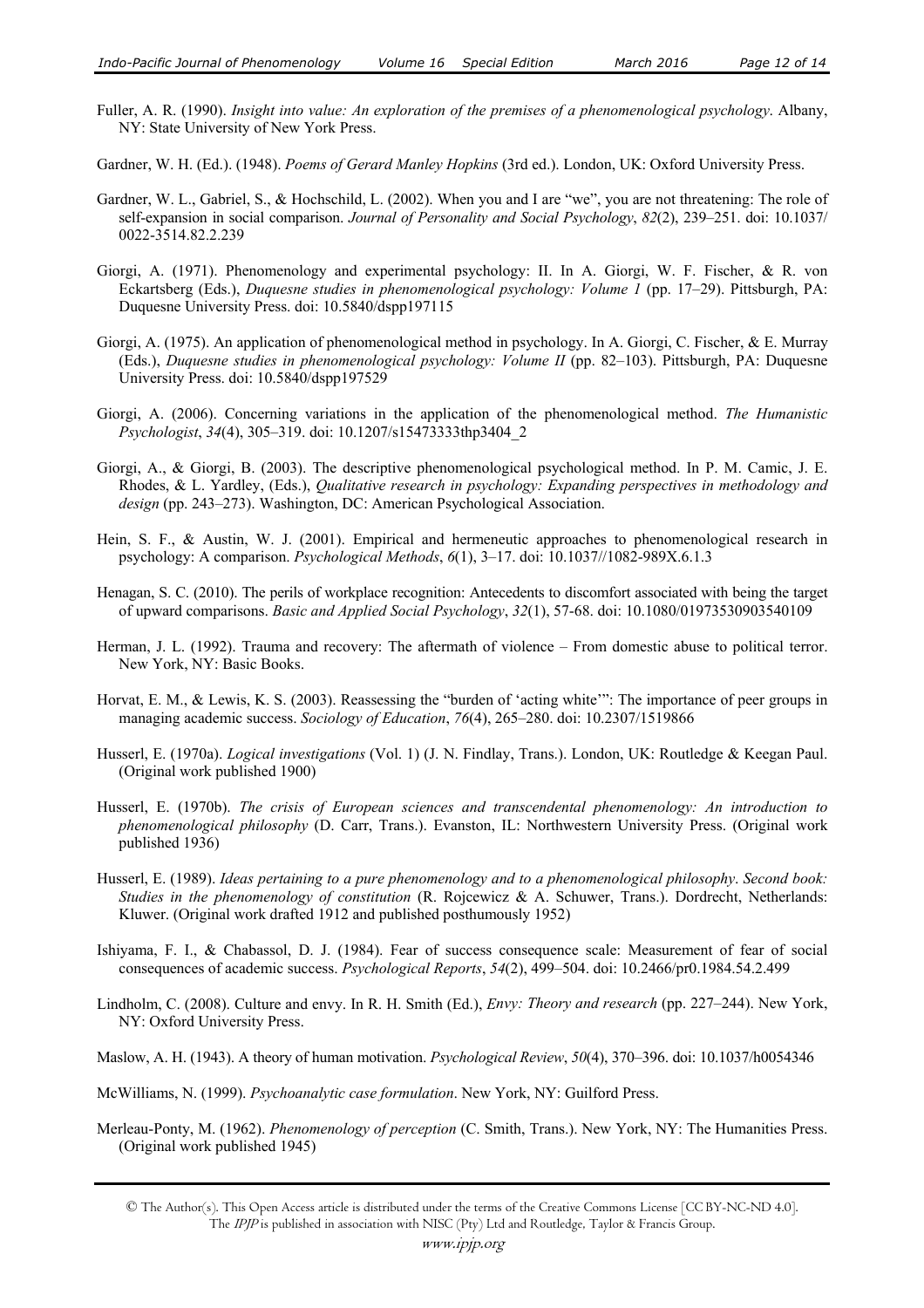- Mussweiler, T., Ruter, K., & Epstude, K. (2004). The man who wasn't there: Subliminal social comparison standards influence self-evaluation. *Journal of Experimental Social Psychology*, *40*(5), 689–696. doi: 10.1016/j.jesp.2004.01.004
- Navaro, L. (2007). On being envied. "Heroes" and "victims": Sublimation of males and ostracization of females in envied positions. In L. Navaro & S. L. Schwartzberg (Eds.), *Envy, competition and gender: Theory, clinical applications and group work* (pp. 117–131). New York, NY: Routledge/Taylor & Francis Group.
- Ovid (2004). *Metamorphoses: Book VI* (C. Martin, Trans.). New York: Norton. (Original work completed ca. 8 AD)
- Perlmutter, D. D. (2006, June 23). You were too good for us. *Chronicle of Higher Education*, *52*(42), c2–c3. Retrieved from http://chronicle.com/weekly/v52/i42/42c00301.htm
- Polkinghorne, D. E. (1989). Phenomenological research methods. In R. S. Valle & S. Halling (Eds.), *Existentialphenomenological perspectives in psychology: Exploring the breadth of human experience* (pp. 41–60). New York, NY: Plenum Press.
- Rabbie, J. M., & Horwitz, M. (1969). Arousal of ingroup-outgroup bias by a chance win or loss. *Journal of Personality and Social Psychology*, *13*(3), 269–277. doi: 10.1037/h0028284
- Schaubroeck, J., & Lam, S. S. K. (2004). Comparing lots before and after: Promotion rejectees' invidious reactions to promotees. *Organizational Behaviour and Human Decision Processes*, *94*(1), 33–47. doi: 10.1016/j.obhdp. 2004.01.001
- Schlenker, B. R., & Leary, M. R. (1982). Audiences' reactions to self-enhancing, self-denigrating, and accurate selfpresentations. *Journal of Experimental Social Psychology*, *18*(1), 89–104. doi: 10.1016/0022-1031(82)90083-X
- Schmitt, M. T., Branscombe, N. R., Silvia, P. J., Garcia, D. M., & Spears, R. (2006). Categorizing at the group-level in response to intragroup social comparisons: A self-categorization theory integration of self-evaluation and social identity motives. *European Journal of Social Psychology*, *36*(3), 297–314. doi: 10.1002/ejsp.306
- Schoeck, H. (1969). *Envy: A theory of social behaviour*. New York, NY: Harcourt, Brace, & World.
- Sheets-Johnstone, M. (1980). *The phenomenology of dance* (2nd ed.). New York, NY: Arno Press. (Original work published 1966)
- Sherman, J. (1983). Girls talk about mathematics and their future: A partial replication. *Psychology of Women Quarterly*, *7*(4), 338–342. doi: 10.1111/j.1471-6402.1983.tb00848.x
- Speletic, N. (2013). *Phenomenology and dance* [Notes on *The phenomenology of dance* by Maxine Sheets-Johnstone]. Retrieved from http://www2.arnes.si/~supmpotr/nspd.doc
- Stapel, D. A., & Blanton, H. (2004). From seeing to being: Subliminal social comparisons affect implicit and explicit self-evaluations. *Journal of Personality and Social Psychology*, *87*(4), 468–481. doi: 10.1037/0022-3514.87.4.468
- Thoreau, H. D. (1939). *Walden or life in the woods*. New York, NY: Heritage Press.
- Trump, D. J. (2009). *Think like a champion: An informal education in business and life*. New York, NY: Vanguard Press.
- Valle, R. S., King, M., & Halling, S. (1989). An introduction to existential-phenomenological thought in psychology. In R. S. Valle & S. Halling (Eds.), *Existential phenomenological perspectives in psychology: Exploring the breadth of human experience* (pp. 3–16). New York, NY: Plenum Press. doi: 10.1007/978-1-4615-6989-3\_1
- Valle, R. S., & Mohs, M. (1998). Transpersonal awareness in phenomenological inquiry: Philosophy, reflections, and recent research. In W. Braud & R. Anderson (Eds.), *Transpersonal research methods for the social sciences: Honouring human experience* (pp. 95–113). Thousand Oaks, CA: Sage Publications.
- van der Kolk, B. A., van der Hart, O., & Burbridge, J. A. (1995). Approaches to the treatment of PTSD. In S. Hobfoll & M. DeVries (Eds.), *Extreme stress and communities: Impact and intervention* (NATO ASI Series D, Behavioural & Social Sciences, No. 80, pp. 421–444). Norwell, MA: Kluwer Academic.

<sup>©</sup> The Author(s). This Open Access article is distributed under the terms of the Creative Commons License [CC BY-NC-ND 4.0]. The IPJP is published in association with NISC (Pty) Ltd and Routledge, Taylor & Francis Group.